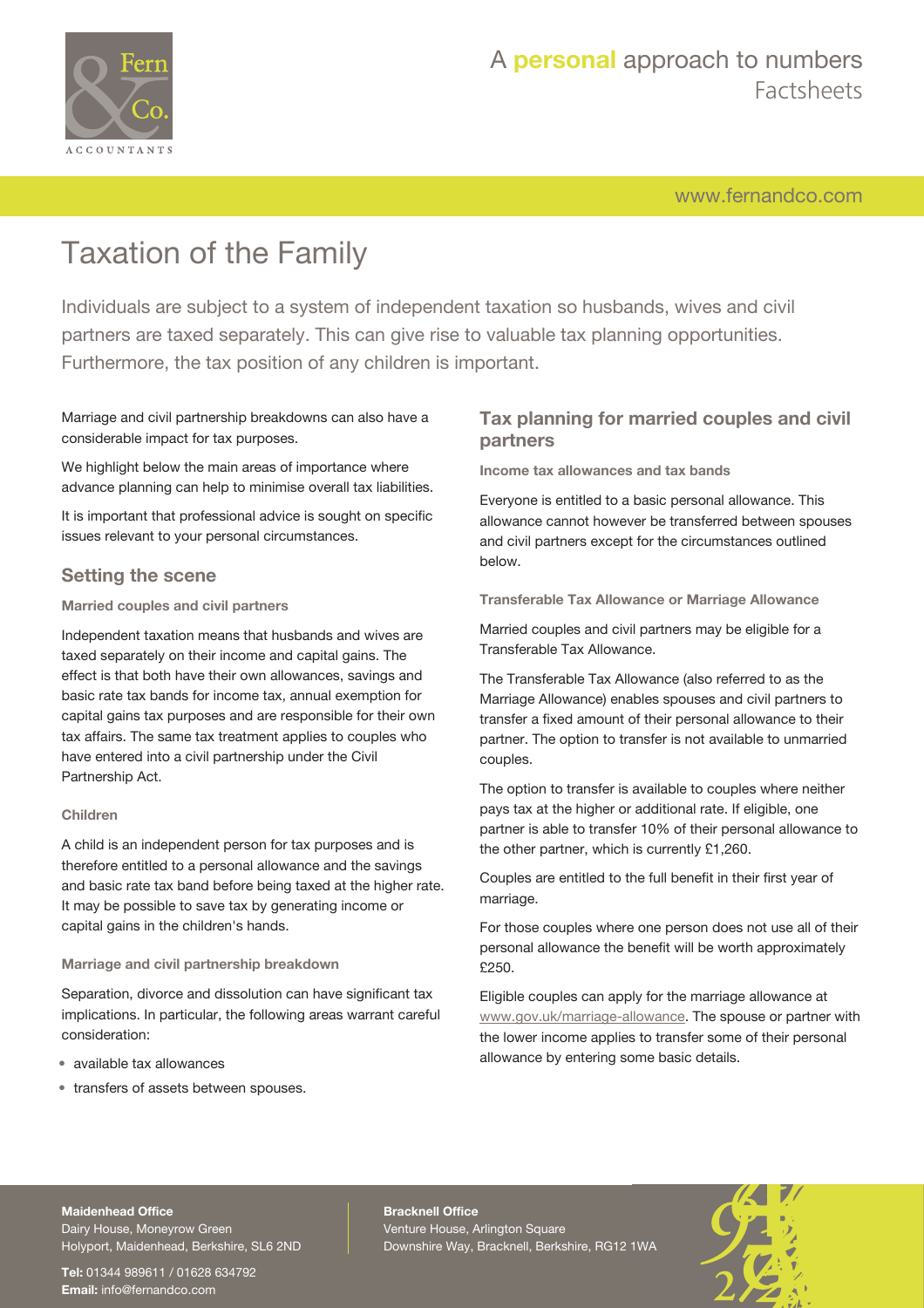

## [www.fernandco.com](http://www.fernandco.com)

Those who do not apply via the government gateway will be able to make an application at a later date and still receive the allowance.

If either spouse or civil partner were born before 6 April 1935, then a married couple's allowance is available. For marriages before 5 December 2005 the allowance is based on the husband's income, for marriages and civil partnerships formed after that date the allowance is based on the income of the highest earner.

#### **Joint ownership of assets**

In general, married couples and civil partners should try to arrange their ownership of income producing assets so as to ensure that personal allowances are fully utilised and any higher rate liabilities minimised.

Generally, when a couple jointly own assets, any income arising is assumed to be shared equally for tax purposes. This applies even where the asset is owned in unequal shares unless an election is made to split the income in proportion to the ownership of the asset.

Married couples and civil partners are taxed on dividends from jointly owned shares in 'close' companies according to their actual ownership of the shares. Close companies are broadly those owned by the directors or five or fewer people. For example if a spouse is entitled to 95% of the income from jointly owned shares they will pay tax on 95% of the dividends from those shares. This measure is designed to close a perceived loophole in the rules and does not apply to income from any other jointly owned assets.

We can advise on the most appropriate strategy for jointly owned assets so that tax liabilities are minimised.

### **Capital gains tax (CGT)**

Each spouse's CGT liability is computed by reference to their own disposals of assets and each is entitled to their own annual exemption of £12,300 for 2021/2022 (£12,300 for

2020/21). Some limited tax savings may be made by ensuring that maximum advantage is taken of any available capital losses and annual exemptions.

This can often be achieved by transferring assets between spouses before sale - a course of action generally having no adverse CGT or inheritance tax (IHT) implications. Advance planning is vital, and the possible income tax effects of transferring assets should not be overlooked.

Further details of how CGT operates are outlined in the factsheet Capital Gains Tax.

#### **Inheritance tax (IHT)**

When a person dies IHT becomes due on their estate. Some lifetime gifts are treated as chargeable transfers but most are ignored providing the donor survives for seven years after the gift.

The rate of IHT payable is 40% on death and 20% on lifetime chargeable transfers. The first £325,000 is not chargeable and this is known as the nil rate band.

Transfers of property between spouses are generally exempt from IHT. Rules were introduced which allow any nil rate band unused on the first death to be used when the surviving spouse dies. The transfer of the unused nil rate band from a deceased spouse, irrelevant of the date of death, may be made to the estate of their surviving spouse who dies on or after 9 October 2007.

The amount of the nil rate band available for transfer will be based on the proportion of the nil rate band which was unused when the first spouse died. Key documentary evidence will be required for a claim, so do get in touch to discuss the information needed.

### **IHT residence nil rate band**

An additional nil rate band is available for deaths on or after 6 April 2017 where an interest in a main residence passes to direct descendants. The amount of relief is £175,000 for 2021/22. For many married couples and civil partners the

### **Maidenhead Office**

Dairy House, Moneyrow Green Holyport, Maidenhead, Berkshire, SL6 2ND

**Tel:** 01344 989611 / 01628 634792 **Email:** [info@fernandco.com](mailto:info@fernandco.com)

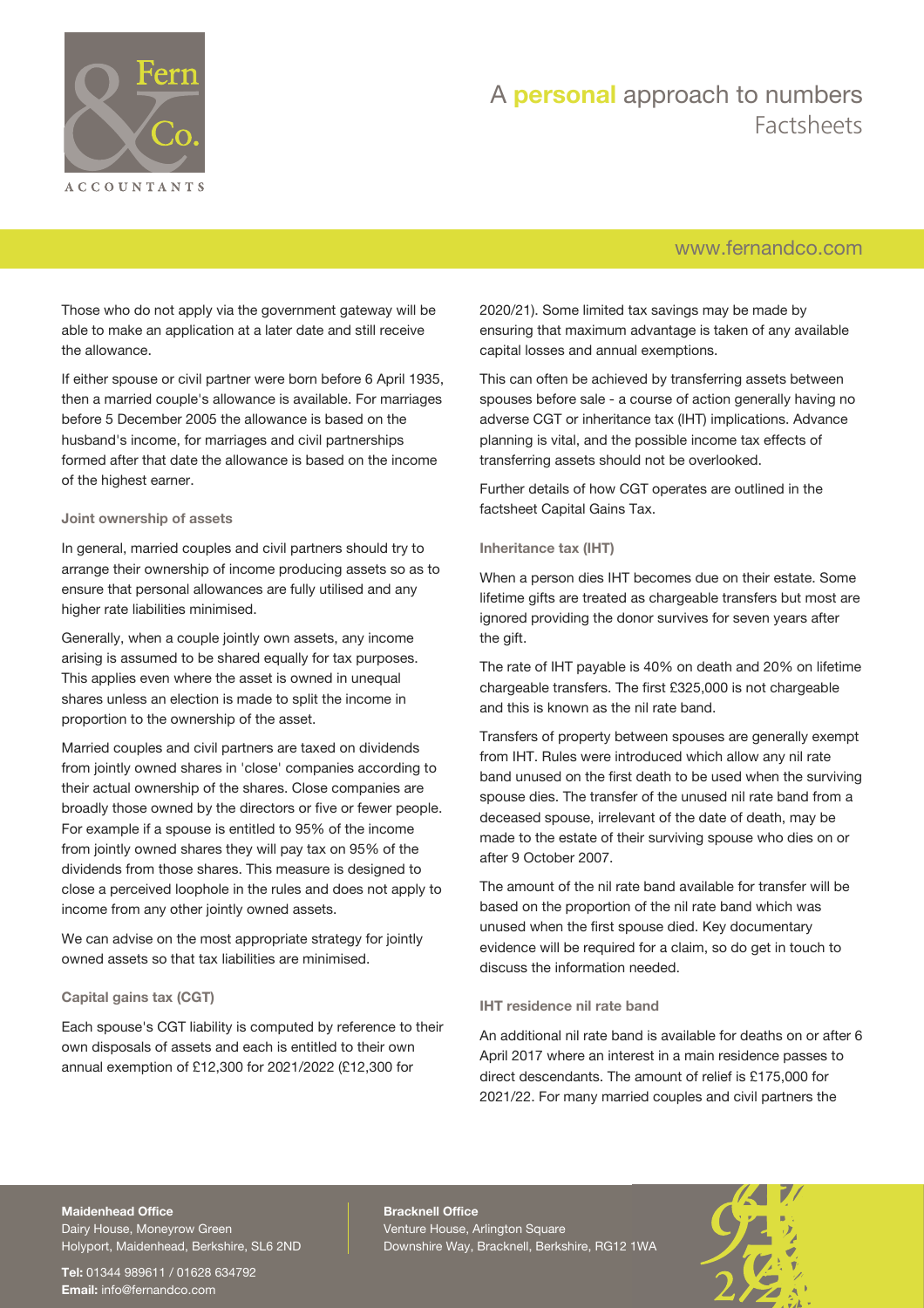

## [www.fernandco.com](http://www.fernandco.com)

relief is effectively doubled as each individual has a main nil rate band and each will potentially benefit from the residence nil rate band.

The additional band can only be used in respect of one residential property which does not have to be the main family home but must at some point have been a residence of the deceased. Restrictions apply where estates are in excess of £2 million.

Where a person died before 6 April 2017, their estate will not qualify for the relief. A surviving spouse may be entitled to an increase in the residence nil rate band if the spouse who died earlier has not used, or was not entitled to use, their full residence nil rate band. The calculations involved are potentially complex but the increase will often result in a doubling of the residence nil rate band for the surviving spouse.

The residence nil rate band may also be available when a person downsizes or ceases to own a home on or after 8 July 2015 where assets of an equivalent value, up to the value of the residence nil rate band, are passed on death to direct descendants.

Taxpayers now have three nil rate bands to consider. The standard nil rate band has been a part of the legislation from the start of IHT in 1986. In 2007 the ability to utilise the unused nil rate band of a deceased spouse was introduced, enabling many surviving spouses to have a nil rate band of up to £650,000. From 6 April 2020 some surviving spouses are able to add £350,000 in respect of the residence nil rate band to arrive at a total nil rate band of £1 million. However this will only be achieved by careful planning and, in some cases, it may be better for the first deceased spouse to have given some assets to the next generation and use up some or all of the available nil rate bands.

For many individuals, the residence nil rate band will be important but individuals will need to revisit their wills to ensure that the relief will be available and efficiently utilised.

### **Gifts**

A gift for family maintenance does not give rise to an IHT charge. This would include the transfer of property made on divorce under a court order, gifts for the education of children or maintenance of a dependent relative.

Gifts in consideration of marriage are exempt up to £5,000 if made by a parent with lower limits for other donors.

Small gifts to individuals not exceeding £250 in total per tax year per recipient are exempt. The exemption cannot be used to cover part of a larger gift.

Gifts which are made out of income which are typical and habitual and do not result in a fall in the standard of living of the donor are exempt. Payments under deed of covenant and the payment of annual premiums on life insurance policies would usually fall within this exemption.

### **Children**

**Use of allowances and lower rate tax bands**

It may be possible for tax savings to be achieved by the transfer of income producing assets to a child so as to take advantage of the child's personal allowance.

This cannot be done by the parent if the annual income arising is above £100. The income will still be taxed on the parent. However, transfers of income producing assets by others (eg grandparents) will be effective.

A parent can however allow a child to use any entitlement to the CGT annual exemption by using a 'bare trust'.

### **Universal Credit**

Universal Credit may be available to some families. To see whether you are entitled to claim visit [www.gov.uk/universal](https://www.gov.uk/universal-credit)[credit](https://www.gov.uk/universal-credit)

## **Maidenhead Office**

Dairy House, Moneyrow Green Holyport, Maidenhead, Berkshire, SL6 2ND

**Tel:** 01344 989611 / 01628 634792 **Email:** [info@fernandco.com](mailto:info@fernandco.com)